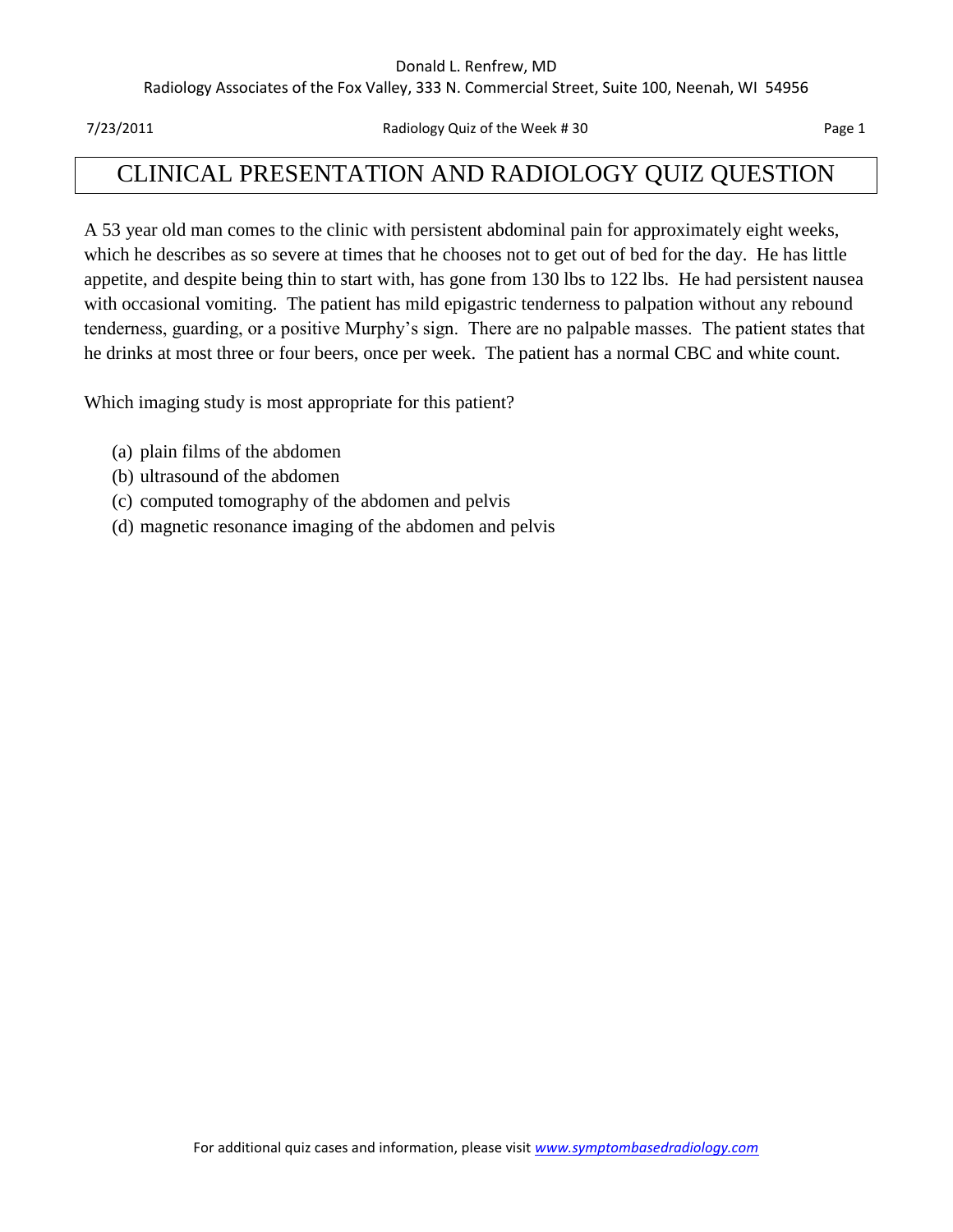### RADIOLOGY QUIZ QUESTION, ANSWER, AND EXPLANATION

A 53 year old man comes to the clinic with persistent abdominal pain for approximately eight weeks, which he describes as so severe at times that he chooses not to get out of bed for the day. He has little appetite, and despite being thin to start with, has gone from 130 lbs to 122 lbs. He had persistent nausea with occasional vomiting. The patient has mild epigastric tenderness to palpation without any rebound tenderness, guarding, or a positive Murphy's sign. There are no palpable masses. The patient states that he drinks at most three or four beers, once per week. The patient has a normal CBC and white count.

Which imaging study is most appropriate for this patient?

- (a) plain films of the abdomen
- (b) ultrasound of the abdomen
- (c) computed tomography of the abdomen and pelvis
- (d) magnetic resonance imaging of the abdomen and pelvis

Answer: (c), computed tomography of the abdomen and pelvis, is the correct answer. CT examination is the study of choice for "abdomen pain plus" where the "plus" represents inflammation (fever, elevated white count, rebound tenderness, peritoneal signs), suspected obstruction (distension with nausea/vomiting), and such constitutional symptoms as weight loss.

Plain films of the abdomen are generally of little utility in the evaluation of abdominal pain, with the possible exception of suspected obstruction. Even when obstruction is suspected, a plain film may be false-negative if the distended bowel loops are filled with fluid, and even if the plain film shows abnormal air-distended small bowel loops, a CT is often done to evaluation the location and cause of obstruction. Therefore, (a) is incorrect. Ultrasound of the abdomen is the study of choice for suspected biliary colic, but is not nearly as effective in diagnosing causes of abdominal pain originating in the other quadrants, or for evaluation of "abdominal pain plus" when the "plus" is a constitutional symptom such as weight loss, and (b) is incorrect. Magnetic resonance imaging of the abdomen is usually reserved for evaluation of problem patients when ultrasound or CT is nondiagnostic, and (d) is incorrect.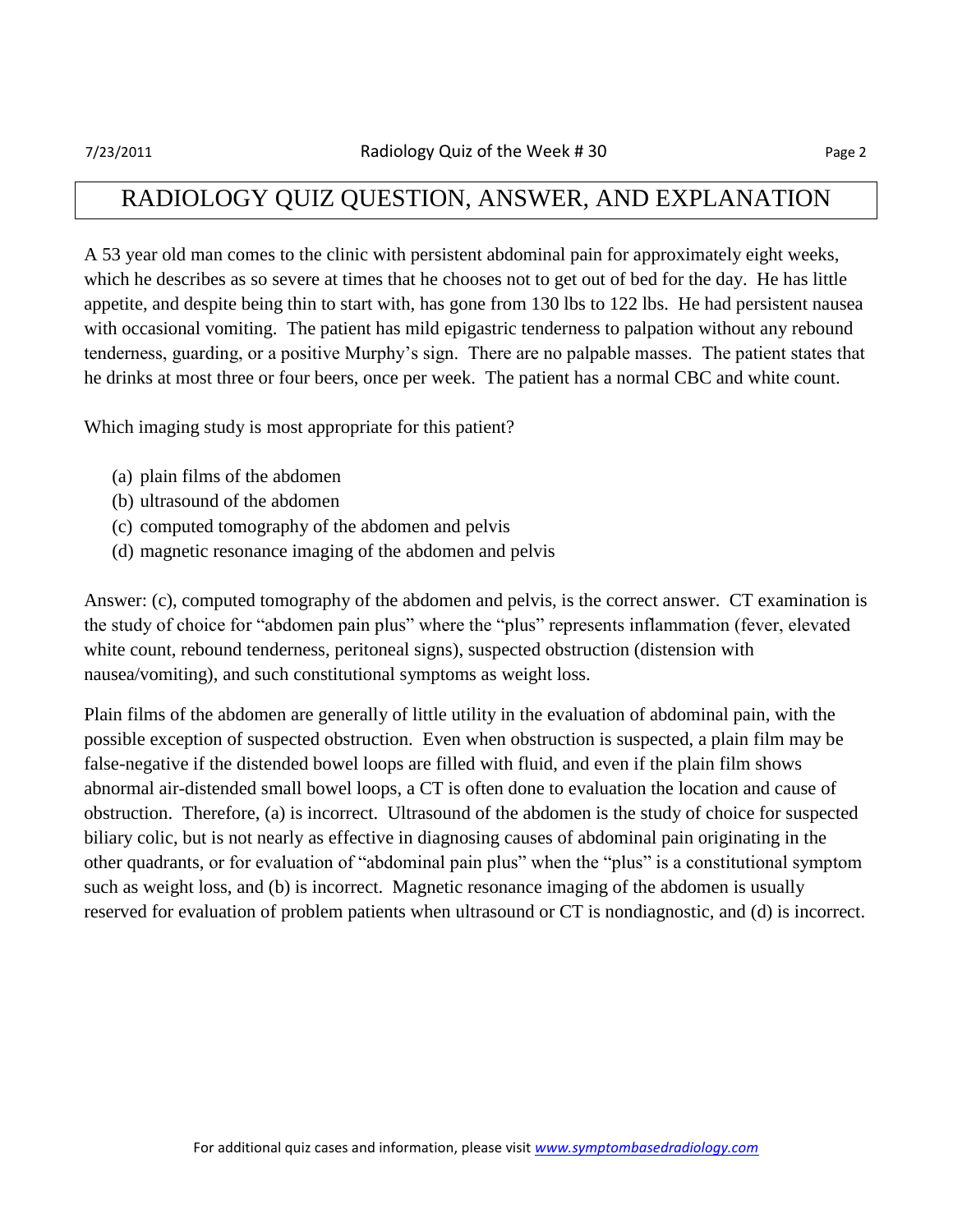# IMAGING STUDY AND QUESTIONS



Imaging questions:

- 1) What type of study is shown in the figure?
- 2) Are there any abnormalities?
- 3) What is the most likely diagnosis?
- 4) What is the next step in management?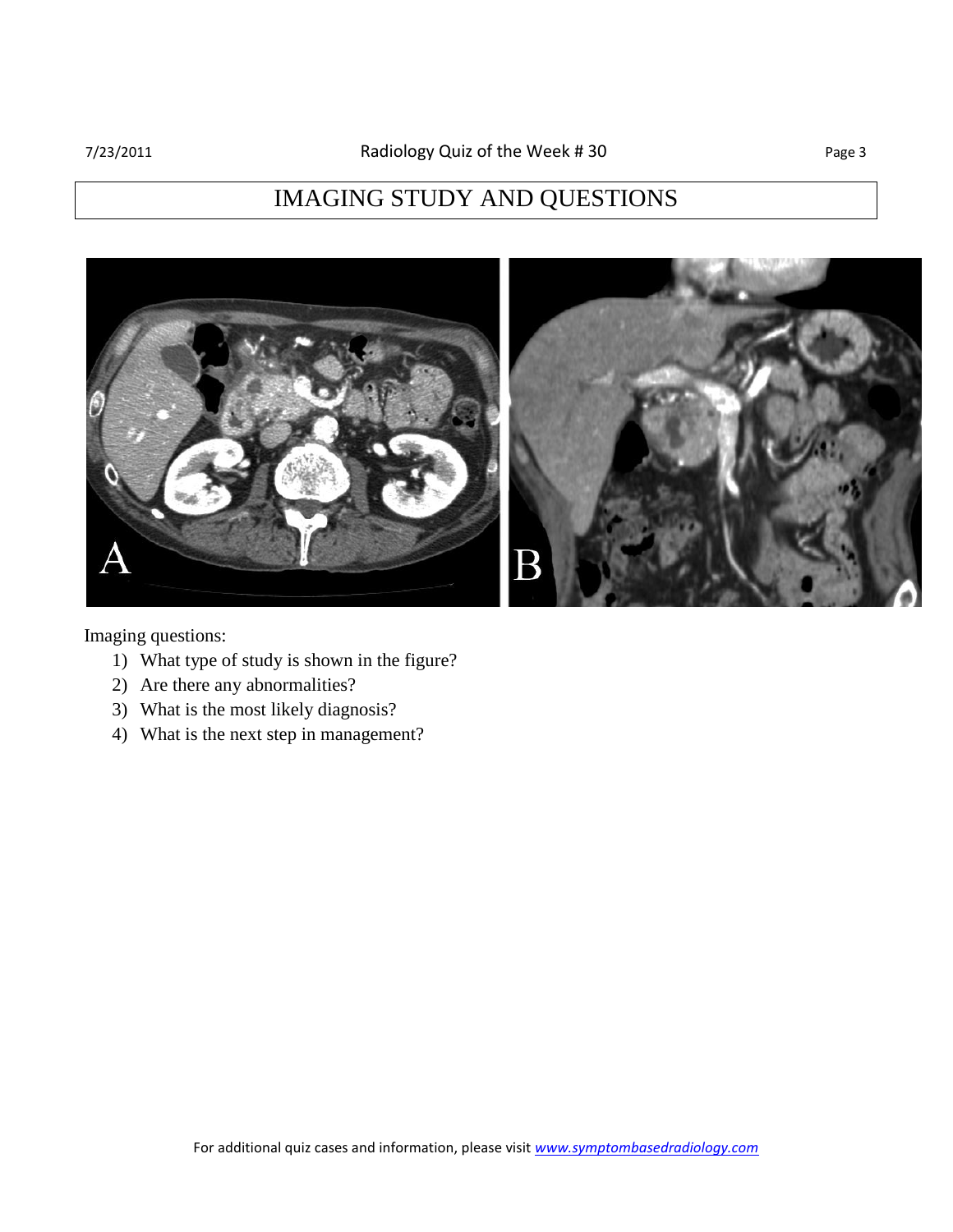## IMAGING STUDY QUESTIONS AND ANSWERS



Imaging questions:

- 1) What type of study is shown in the figure? Axial (A) and coronal (B) CT scan of the abdomen performed with oral and intravenous contrast material.
- 2) Are there any abnormalities? Yes. The head of the pancreas (white arrows) appears swollen and shows heterogeneous contrast enhancement/density. It is challenging in this case (as it often is) to differentiate between the stomach/duodenum and adjacent pancreas on the basis of single static images, and the two are better appreciate at a workstation allowing dynamic display of multiple adjacent images. The superior mesenteric vein is delineated by a single black arrow in B, and the portal vein by a double black arrow in B.
- 3) What is the most likely diagnosis? Inflammation versus necrotic mass of the pancreatic head.
- 4) What is the next step in management? Correlation with serum laboratory markers for pancreatic disease and referral to a gastroenterologist for further evaluation including consideration for endoscopic retrograde cholangiopancreatography (ERCP) with biopsy versus endoscopic ultrasound with transmural biopsy.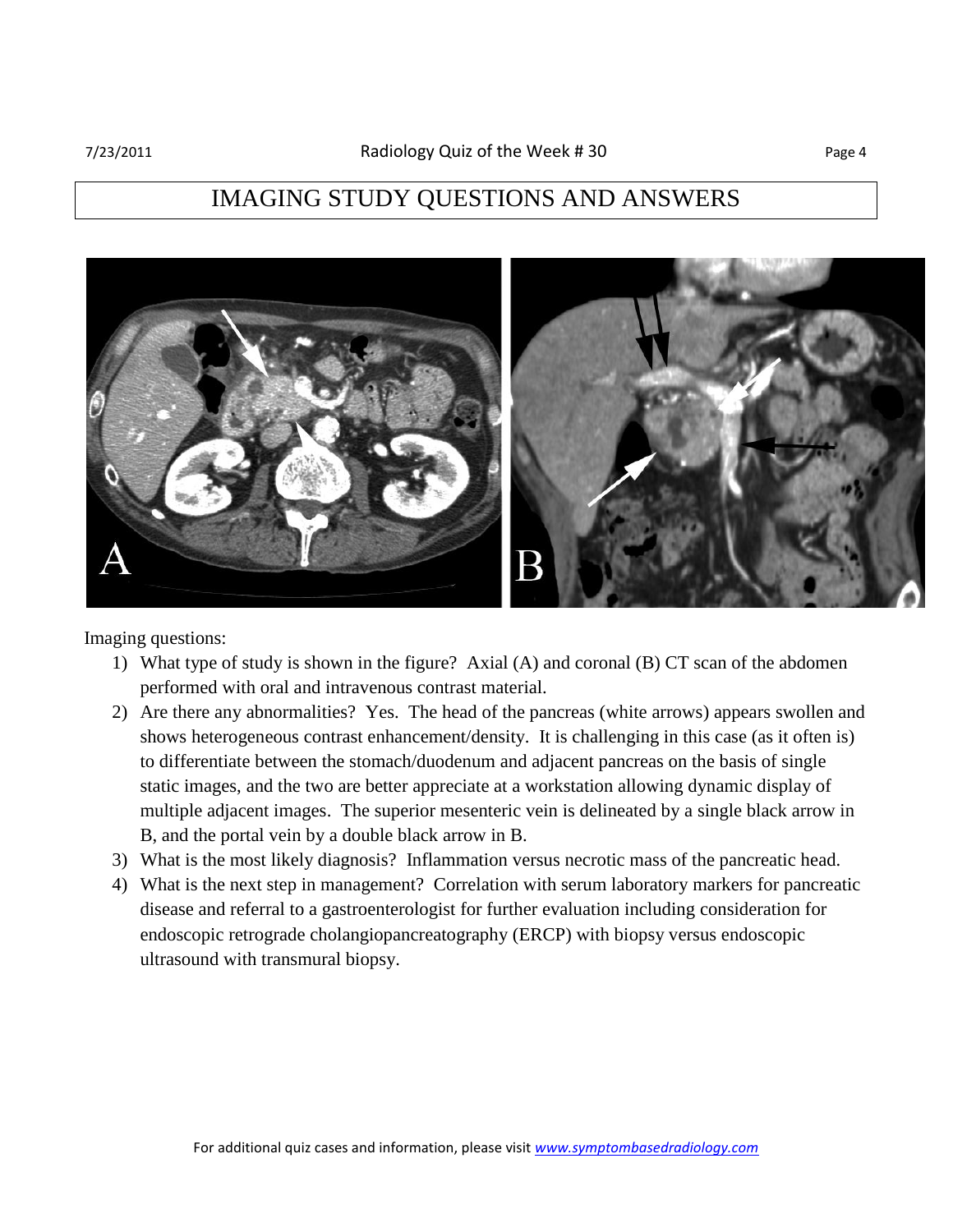## PATIENT DISPOSITION, DIAGNOSIS, AND FOLLOW-UP

After the CT was performed, the patient was referred to a gastroenterologist. The gastroenterologist performed esophagogastroduodenoscopy (EGD) and endoscopic retrograde cholangiopancreatography (ERCP) and took brushings of the pancreatic duct. The final diagnosis was duodenitis, with no malignant cells obtained on brushings and with a benign appearance of the ERCP. The patient was treated for duodenitis but continued to do poorly, with abdominal pain and nausea and vomiting. After four additional visits over the next two months, the patient underwent an additional CT scan which showed little change in the appearance of the pancreatic head, which continued to be enlarged and irregular. Because of the persistent abdominal complaints and the concern that the pancreatic lesion might still represent malignancy, the patient was referred to a surgeon, who performed a cholecystectomy and pancreatioduodenectomy with resection of a mass which involved the head of the pancreas. At pathologic examination, this proved to be chronic pancreatitis and associated fibromuscular thickening of the adjacent duodenal wall. After an uneventful recovery from the surgery, the patient's nausea and vomiting ceased, his abdominal pain markedly declined, and his appetite improved. His weight gradually increased in the weeks following surgery.